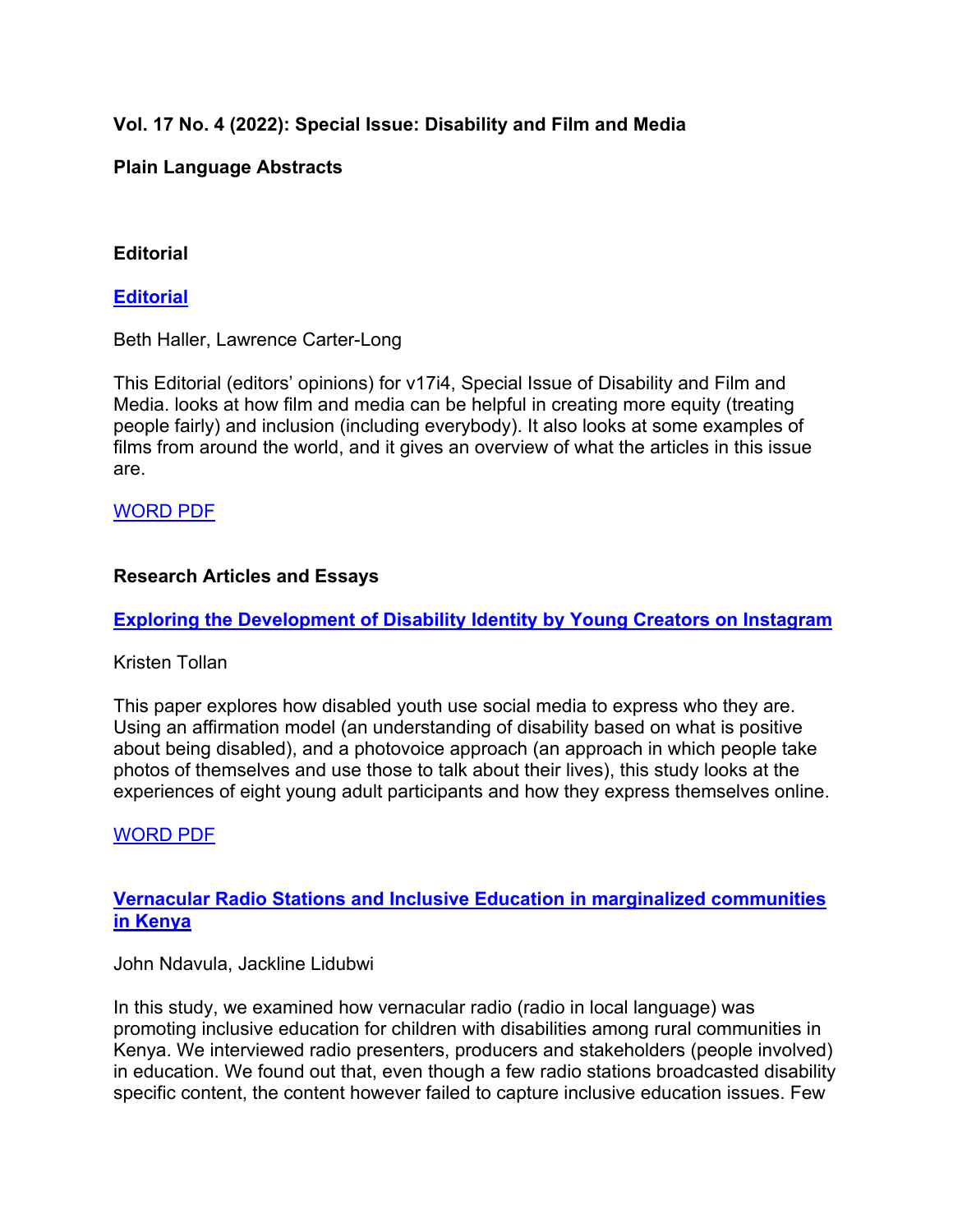inclusive education stakeholders and disability activists were interviewed by radio stations. We recommend that radio should make a conscious effort to air content on inclusive education.

WORD PDF

### **Disability Metaphors and Patriotic-Enlightenment Movement in the Korea Daily News, 1907-1910**

Eunyoung Jung

This article explores disability metaphors in the Korea Daily News from 1907 to 1910 looking at the section called *pyunpyungidam* (meaning strange stories). The author argues that this earliest modern Korean newspaper used blindness and language disabilities to portray its opponents and despair in the patriotic enlightenment movement against colonialism.

### WORD PDF

## **Temporal drag, radical negativity and the re-articulation of disabled identities in American Horror Story**

#### Alison Wilde

Series Four of American Horror Story (AHS) gave new opportunities to disabled actors and began to show viewers more radical images of disability and people with different impairments. But a comparison this with disabled characters in the other series of AHS shows that representations of disability are still not equal.

WORD PDF

#### **Multimedia**

### **Review: Code of the Freaks (2020)**

#### Jeffrey Preston

The documentary film *Code of the Freaks* looks at how disability is shown in American film. Designed to be enjoyed by both academic and non-academic communities, the film's main goal is "to capture the conversations that we and those within our communities were so desperate to have, hoping that these conversations could also have a wider audience and reach" (Chasnoff et al., n.d.). This brief review outlines some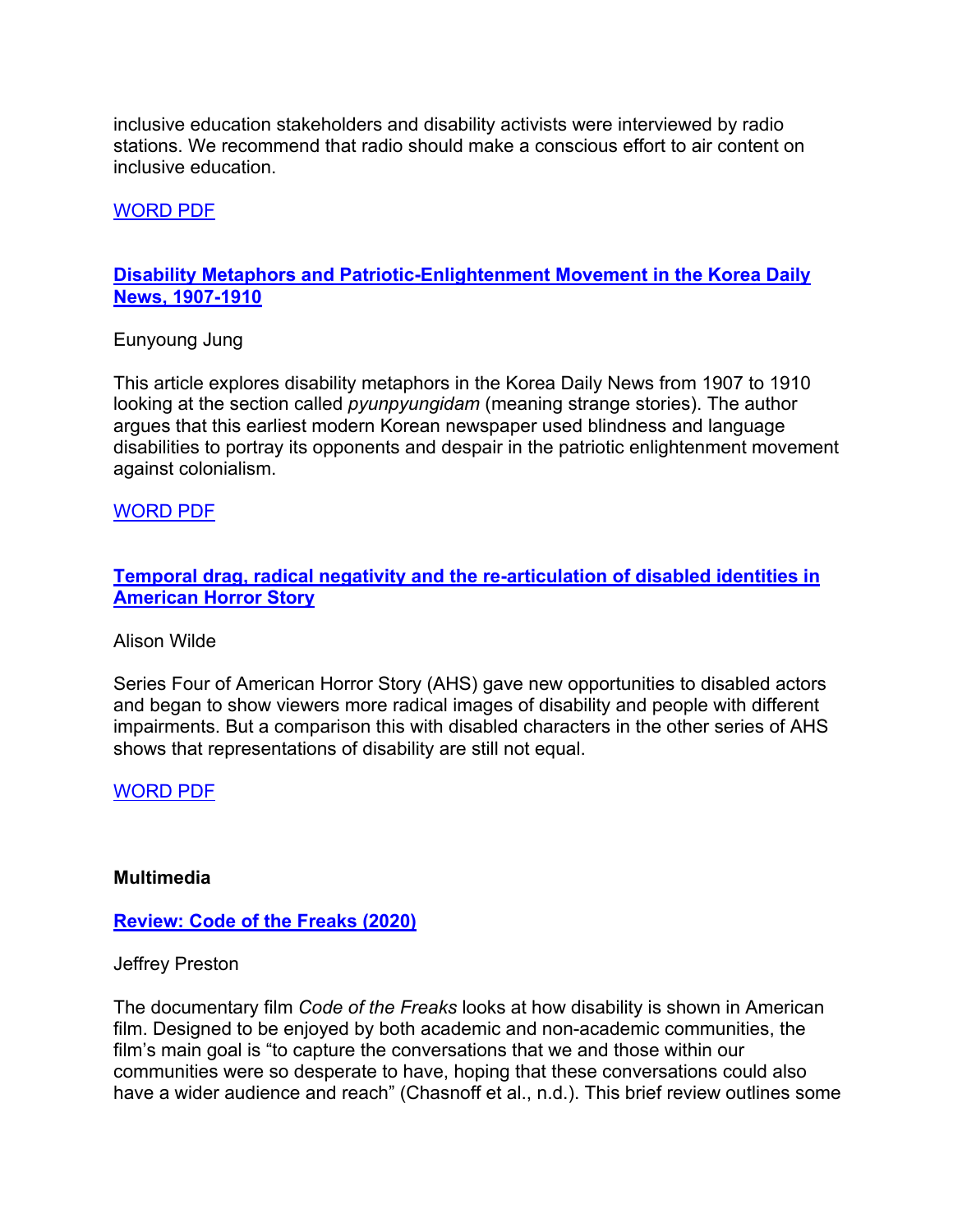of the key things the film tries to say connects it to research that is happening in media studies and disability studies.

### WORD PDF

#### **Towards a Superfest Origin Story**

Emily Beitiks

This article looks at the origin of Superfest, the world's longest running disability film festival. It is based on an interview between Emily Beitiks, Associate Director of the Paul K. Longmore Institute on Disability and Superfest co-director, and Superfest founding member Peni Hall. The conversation took place remotely in December 2021.

WORD PDF

### **"More than Medals" sets the stage for Tokyo Paralympics First-of-its-Kind Historical Analysis**

Aman Misra, Kara Ayers

This book review of "More than Medals" by Dennis J. Frost shows many strengths of the way the book looks at the Paralympic (world-class sports events for people with disabilities) movement in Japan. This is the first history about it written in English. Frost describes the move to current day by looking at five disabled sports events from after World War II to the upcoming Paralympic Games in Tokyo. The book makes an important call to action to end ways of looking at the Paralympic movement that only focus on Western nations and people and instead also include more of the view and experiences of people from the East.

WORD PDF

#### **Creative Works**

#### **"The Co-Op": Director's Statement**

Cameron Mitchell

Cameron Mitchell (CSM Productions) is a film director, cinematographer (person responsible for filming a movie or television show), and son of Disability Studies professors David T. Mitchell and Sharon L. Snyder. In this article, Cameron discusses the making of his short film "The Co-Op" and how it deals with themes of disability in